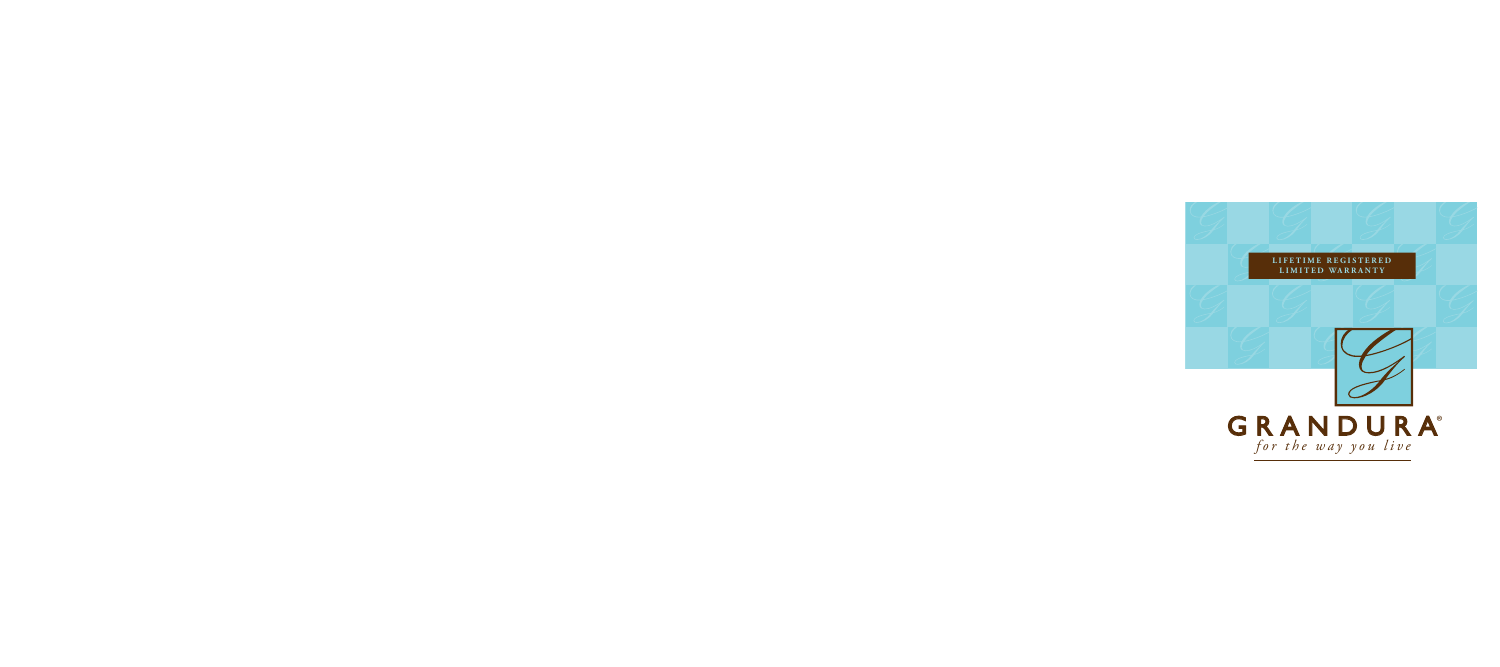*Congratulations on choosing Grandura vinyl windows and patio door pr oducts. Through extensive research and development, quality assurance and computerized manufacturing, we are confident that our products are completely free of any manufacturer defects. As a result, our products are backed by one of the strongest warranties in the industry.* are<br>
are<br>
are<br>
are warranted<br>
are warranted

- All vinyl components are warranted against defects such as peeling, flaking, chipping, blistering, and corrosion
- Grandura will repair or replace any product that fails to meet our warranty
- If you sell your home, the warranty will cover the new owner
- The warranty includes coverage for accidental glass breakage and screens

*Grandura's lifetime, transferable, limited warranty certifies our commitment to total customer satisfaction.*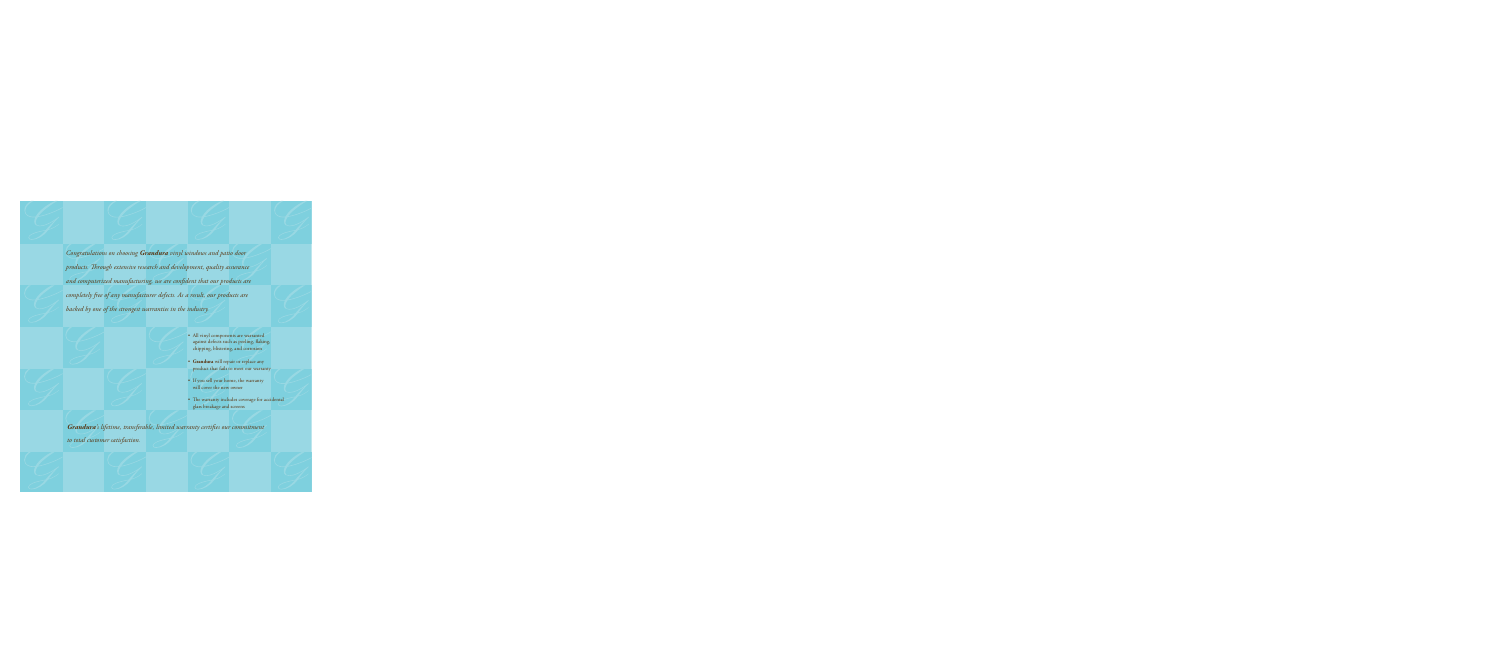## **GRANDURA PRODUCTS**

**Grandura** Products ("Product") includes the vinyl and hardware components, hardware, glass and screens. This Limited Warranty applies only when all of these parts are genuine **Grandura** components.

#### **COVERAGE:**

**GRANDURA PRODUCTS**<br> **GRANDURA PRODUCTS**<br> **GRANDURA PRODUCTS**<br> **CONSECTIONERY** products includes the winyi and brackware components,<br>
break during the Worromy does not screen in the Various Conservation of the Second Himse Subject to the limitations and exclusions below, and for the duration of the applicable Warranty Period of the Residential Warranty Holder or Commercial/Multi-Resident Warranty Holder (as defined below), **Grandura** (hereinafter, "**Grandura**"), warrants that the Product will be free from non-conformities in material and workmanship. **Grandura** will repair or replace any Product that fails to meet the Limited Warranty of a Residential Warranty Holder that is installed up to an elevation of not more than three stories; provided in either case, **Grandura** may refund the purchase price (the lesser of the original Product/component purchase price or the original catalog list price) if in **Grandura**'s opinion such repair or replacement is not commercially practical or reasonable or cannot timely be made.

## **VINYL:**

REPLACEMENT PRODUCTS: Lifetime - Residential; 10-Years Commercial/Multi-**Resident** 

The vinyl components are warranted against peeling, flaking, chipping, blistering and corrosion for the applicable Warranty Period. If such defects occur, **Grandura** will provide replacement parts at no charge to the Warranty Holder. This Limited Warranty on vinyl is void if the vinyl is painted, stained or if the surface is altered in any way.

## **HARDWARE:**

REPLACEMENT PRODUCTS: Lifetime - Residential; 10-Years Commercial/Multi-**Resident** 

The Product hardware (locking mechanisms, fasteners, rollers, balances, etc., excluding the finish on brass door handles) is warranted against defects such as peeling, flaking, rusting, blistering, corrosion and breaking for the Warranty Period (two (2) years for hardware components installed within two (2) miles of any body of salt water). If such defects occur, **Grandura** will provide replacement parts at no charge to the Warranty Holder. The finish on brass door handles is NOT warranted. **GLASS:**

REPLACEMENT PRODUCTS: Lifetime - Residential; 10-Years Commercial/Multi-Resident

The installed and sealed insulating glass unit is warranted against permanent and material obstruction of vision from film formation caused by dust or moisture in the air space for the Warranty Period. If such defects occur, **Grandura** will replace the insulating glass unit at no charge to the Warranty Holder.

Insulating glass units containing capillary tubes (recommended for use in insulating glass units traveling through or being installed in areas with elevations 7,000 feet or more above sea level) are warranted against permanent and material obstruction of vision from film formation caused by dust or moisture in the air space for the Warranty Period. If such defects occur, **Grandura** will provide a replacement insulating glass unit at no charge to the Warranty Holder. This Limited Warranty for Glass does not include: Minor variations in glass color or imperfections that do not affect the glass's structural integrity or do not permanently and materially obstruct vision, glass covered with after-market window films, coatings or other products not originally supplied by **Grandura**, condensation, frost or mold resulting from humidity within the building or interior/exterior temperature differentials, stresses from localized heat which caused excessive temperature differentials over the glass, post-manufacture dissipation of inert gases (as Argon), or the amount of gas in Products with inert gas-filled insulating glass units, scratches or other imperfections not readily observable beyond four feet away, and mineral deposits.

## **GLASS BREAKAGE:**

REPLACEMENT PRODUCTS: Lifetime Residential

If the component of the Product (including Products made with tempered glass)

breaks during the Warranty Period of a Residential Warranty Holder, **Grandura** will replace the glass component at no charge to the Warranty Holder. (This Lifetime Glass Breakage Limited Warranty does not include: Specialty glass such as glass with grid patterns that have been cut into the glass surface, glass breakage following a transfer of the premises on which the Product is installed to a Commercial/Multi-Resident Warranty Holder, breakage arising from "certain environmental conditions" as set forth below or breakage arising from riot or civil disorder, building settlement or structural failures to walls or foundations.)

### **SCREENS:**

REPLACEMENT PRODUCTS: Lifetime - Residential, 10-Years Commercial The Product's screen frame is warranted to the Residential Warranty Holder against peeling, flaking, blistering and corrosion for the Warranty Period. The fiberglass screen mesh is warranted to the Residential Warranty Holder against insect damage, accidental punctures and tears for the Warranty Period. If such defects occur, **Grandura** will ship via common carrier replacement screens at no charge to the Residential Warranty Holder. (This Limited Warranty does not include: Screen material damage caused by domestic or wild animals, bent screen frames due to improper installation or removal, or installation and the cost of labor for screen replacement.)

#### **WARRANTY PERIOD:**

For Residential Warranty Holder (Replacement Products): The Lifetime Limited Warranty is transferable by the original Residential Warranty Holder once either (a) to a subsequent Residential owner and the Residential Warranty Period will continue or (b) to a subsequent Commercial/Multi-Resident owner and the Commercial Warranty Period will apply only until the 10th anniversary of the transfer, and in either case only if the warranty has been properly transferred following the procedure described under warranty transfer.

For Commercial/Multi-Resident Warranty Holder (Replacement Products): 10 Years from the earlier of the date Product was shipped from **Grandura** or an authorized dealer; transferable to successor non-Residential owners during and for any balance of the 10 year Warranty Period and only if the warranty has been properly transferred following the procedure described under warranty transfer.

## **WARRANTY TRANSFER:**

Any warranty transfer described above will be deemed effective only if the following procedures are completed: (1) written notice of transfer (see backside warranty for application for transfer) is provided to **Grandura** within 30 days after the transfer of ownership of the premises where the Products are installed, (2) accompanied by a copy of this Limited Warranty, the product order number (bar code located in the sash head, sill or jamb of each Product, and a certified check in the amount of \$50 made payable to **Grandura**.

#### **WARRANTY HOLDER CLASSIFICATIONS:**

Residential Warranty Holders: If the Product is installed in (i) a new residential dwelling and the first occupant owns the dwelling or (ii) an existing owner-occupied residential dwelling, and in each case, at the time of installation such owner is also responsible for Product replacement, then that owner is a Residential Warranty Holder. For example, assume the Product is installed in a condominium unit (a "dwelling") in a multiresident building. If the first occupant of the condominium unit is the first owner of that unit and is also responsible for Product replacement, then that owner is a Residential Warranty Holder; however, if the owner is not the first occupant or if someone else other than the owner (for example, the condominium association) is responsible for Product replacement, then the owner is not a Residential Warranty Holder.

Commercial/Multi-Resident Warranty Holders: If the Product is installed under conditions in which no one qualifies as a Residential Warranty Holder as described above,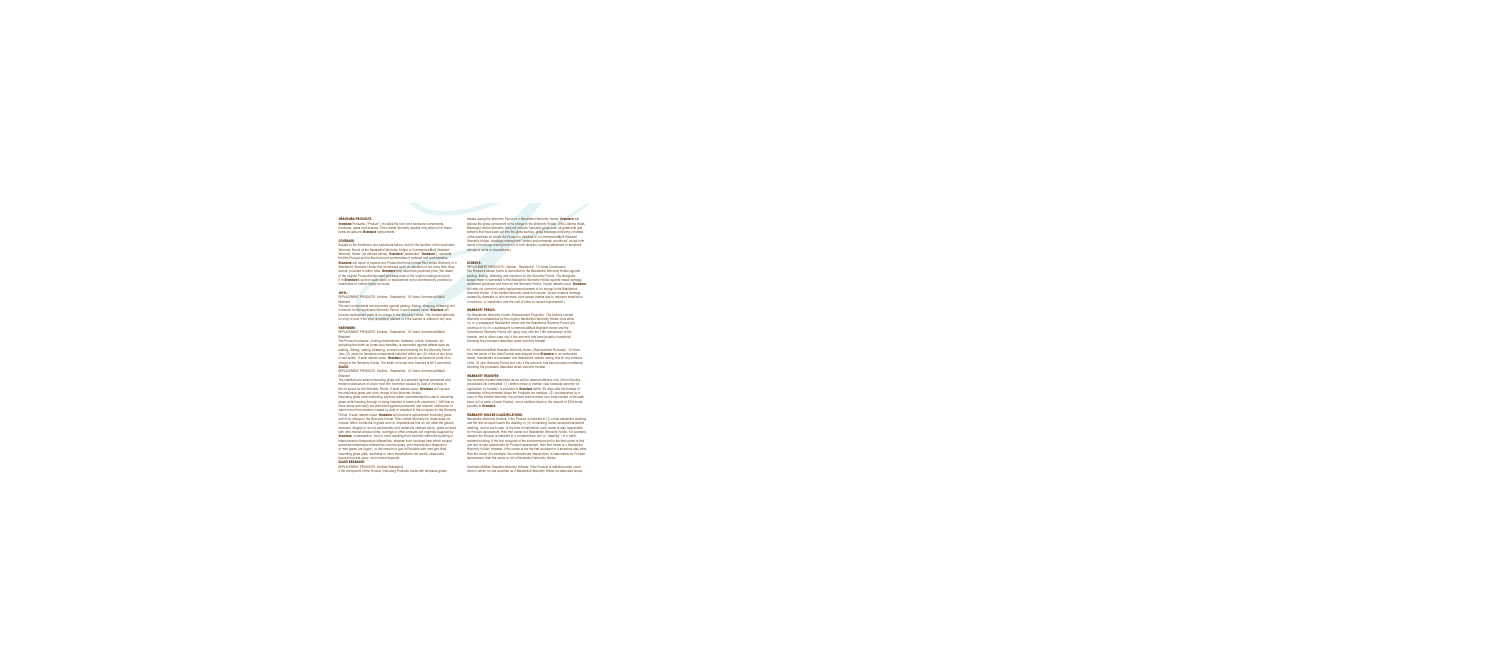then the Warranty Holder is the owner of the dwelling or building in which the Product has been installed at the time of installation (and its builder and contractor). That owner is classified as a Commercial/Multi-Resident Warranty Holder. For example, this includes owners of commercial or investment buildings, or multi-resident premises in which the occupant is not responsible for Product replacement whether or not the occupant owns the residential dwelling unit in the premises (including by example, certain condominiums, town homes, duplexes, apartments, cooperatives).

## This Limited Warranty is further subject to the limitations and exclusions below: BAY AND BOW WINDOW PRODUCTS

All products making up a Bay or Bow window are covered under this Limited Warranty ONLY if the use, installation, finishing and maintenance are consistent with **Grandura**'s recommendations and written instructions that are generally available in **Grandura**'s Installation Instructions as updated by bulletins or other written communications or on **Grandura**'s Worldwide website www.GranduraLiving.com.

However, without limiting the foregoing the following installation procedures are emphasized and failure to do so will void the Limited Warranty:

A roof must be built over all Bay or Bow windows after installation as the top of the Bay or Bow window is not designed to prevent water penetration as manufactured, without the help of a roof.

- A cable system must be used to help support from above all Bay or Bow windows.

- Knee braces must be utilized and must be secured to studs to help support from below all Bay or Bow windows.

- All joints must be checked and caulked with caulking compound because handling of the Product during installation may cause factory sealed joints to be compromised.

## **WHAT THIS LIMITED WARRANTY DOES NOT COVER**

#### (a) Generally

This Limited Warranty does not include non-conformance or damages attributable to or arising from minor scratches or minor visual imperfections; Negligence, vandalism, riot or civil disorder, acts of terrorism, improper use, installation, finishing maintenance or operation inconsistent with **Grandura**'s recommendations and written instructions that are generally available in **Grandura**'s installation instructions as updated by bulletins or other written communications or on **Grandura**'s Worldwide website www.GranduraLiving.com; Improper pre-installation storage, including inadequate shelter or inadequate venting of shipping wrap in humid locations; Misapplications or faulty building design or construction, including inadequate flashings or caulking; building settlement or structural failures of walls or foundations; Subjection to improper temperature, humidity, or other environmental conditions including by example, harmful fumes, vapors, solvents, chemicals, or pollutants in the atmosphere; Normal wear and tear, including without limitation, wear and tear to weatherstripping or door bottom gaskets; The caulking used to seal the frames or trim packages; labor costs are not included under this warranty and neither **Grandura** nor its distributors will be responsible for any costs incurred in the removal, replacement, installation or reinstallation of the **Grandura** product or any part thereof, furnished by **Grandura** under the warranty. (b) Certain Environmental Conditions

This Limited Warranty does not guarantee safety for persons or property, nor make

a premise hurricane-proof or impact-proof. Follow weather and news reports in order to assess severe weather situations and obey local authorities' shelter and evacuation orders. This Limited Warranty does not cover damage attributable to or caused by acts of nature that include, but are not limited to stresses, high winds, floods, fire and other conditions that exceed Product designs that are test evaluated and certified as referenced in **Grandura**'s published literature. Certification approval, rating, and references to other performance standards mean that the Product meets the established specification parameters of the certification process or standard testing at the time the Product is manufactured. However, with exposure over time to environmental conditions, including by example, high-wind events and other forces of nature, the

Product will be subjected to normal and abnormal wear and its performance capability may change. Consult local building code laws, and the certification and rating agencies' published materials and website, for guidelines on the standards necessary to meet all regulations and codes in your area. Product features designed to help address pressurization of a building during high-wind or other severe storm events are not a guarantee against water and air infiltration. **Grandura** is not responsible for claims or damages caused by water or air infiltration or improper installation. Product selection is the sole responsibility of the Warranty Holder.

(c) Damage From Failure to Inspect Product Following Each High-Wind or Impact Event Product that is subject to any high-wind event or the possibility of having been impacted by windborne debris should be promptly inspected by the Warranty Holder or by a building professional if the Warranty Holder cannot perform this inspection themselves or if there is concern about Product damage. Proper care and maintenance of the Product is the responsibility of the Warranty Holder and failure to do so may void the Limited Warranty. Although a Product may appear to be in good working condition, the effects of such an event(s) may have adversely affected the ability of the product to provide subsequent protection against another such event.

## **THIS LIMITED WARRANTY'S EXCLUSIVE REMEDY**

If the Product or any components fail to meet this Limited Warranty, **Grandura**'s sole obligation is, to either (as **Grandura** elects): a) repair the component (color matching not guaranteed); or b) provide replacement component(s) to the Warranty Holder or the **Grandura** dealer designated (color matching not guaranteed); or c) refund the Warranty Holder's purchase price (the lesser of the original Product/component purchase price or the original catalog list price); the cost of labor is **Grandura**'s obligation only as expressly provided under "Coverage." Repaired or replaced components are warranted only on the same terms and for the remainder of the Warranty Period. **Grandura** reserves the right to discontinue or change any Product. If the Product or component is not available, **Grandura** may select and provide a replacement product or component of equal quality and price. This is the Warranty Holder's sole and exclusive remedy for the product under the Limited Warranty. By example but not limitation, the Limited Warranty does not cover the following costs and expenses; (i) except as expressly set forth in the Limited Warranty, labor for removing, reinstalling, refinishing Product (or other materials that are removed, reinstalled or refinished to repair or replace the Product); (ii) shipping/freight expenses to return the Product to **Grandura**; (iii) normal maintenance; or (iv) consequential, special, or indirect losses or damages of any kind.

## **DISCLAIMER OF WARRANTIES**

THIS LIMITED WARRANTY IS IN LIEU OF AND EXCLUDES ALL OTHER WARRANTIES NOT EXPRESSLY SET FORTH HEREIN, EXPRESSED OR IMPLIED BY OPERATION OF LAW OR OTHERWISE, INCLUDING BUT NOT LIMITED TO ANY IMPLIED WARRANTIES OF MERCHANTABILITY OR FITNESS FOR A PARTICULAR PURPOSE. TO THE EXTENT THAT ANY IMPLIED WARRANTIES MAY NONETHELESS EXIST BY OPERATION OF LAW, SUCH WARRANTIES ARE LIMITED TO THE DURATION PROVIDED BY LAW, SOME STATES/PROV-INCES DO NOT ALLOW LIMITATIONS ON HOW LONG AN IMPLIED WARRANTY LASTS, SO THE ABOVE LIMITATIONS MAY NOT APPLY. **GRANDURA** DOES NOT AUTHORIZE ANYONE TO CREATE FOR IT ANY OBLIGATION OR LIABILITY IN CONNECTION WITH PRODUCTS.

#### **LIMITATION OF LIABILITY**

**GRANDURA**'S SOLE LIABILITY UNDER THIS LIMITED WARRANTY IS REPLACEMENT, REPAIR, OR REFUND OF THE PURCHASE PRICE AS SET FORTH ABOVE (AND LABOR AS EXPRESSLY SET FORTH ABOVE). IN NO EVENT, WILL **GRANDURA** BE LIABLE FOR INCIDENTAL, CONSEQUENTIAL, INDIRECT, SPECIAL, OR PUNITIVE DAMAGES OF PRODUCT USE, REINSTALLATION, LABOR, REMOVAL, REFINISHING (EXCEPT TO THE EXTENT EXPRESSLY PROVIDED IN THIS LIMITED WARRANTY), TEMPORARY OR PERMANENT RELOCATION OF RESIDENTS OR PROPERTY, LOSS OF PROFITS/REVENUE, INTEREST, LOST GOODWILL, WORK STOPPAGE, IMPAIRMENT OF OTHER GOODS OR WORK, INCREASED OPERATING EXPENSES, EMOTIONAL DISTRESS CLAIMS, OR CLAIMS OF THIRD PARTIES FOR SUCH DAMAGES, WHETHER BASED ON CONTRACT,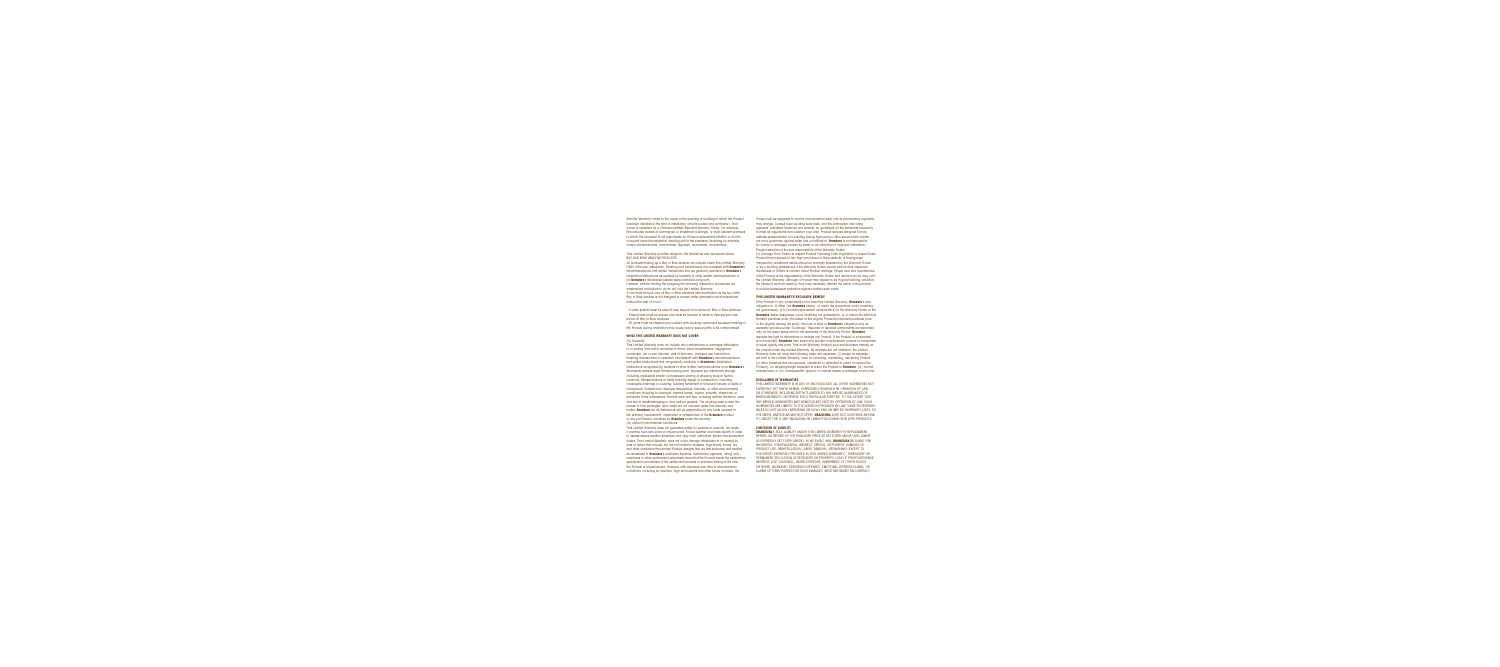WARRANTY, TORT (INCLUDING, BUT NOT LIMITED TO, STRICT LIABILITY OR NEGLIGENCE) OR OTHERWISE, EVEN IF ADVISED OF THE POSSIBILITY OF SUCH DAMAGES. SOME STATES DO NOT ALLOW THE EXCLUSION OR LIMITATION OF INCIDENTAL OR CONSEQUENTIAL DAMAGES, SO THE ABOVE LIMITATION OR EXCLUSION MAY NOT APPLY. THIS LIMITED WARRANTY PROVIDES SPECIFIC LEGAL RIGHTS BUT WARRANTY HOLDER MAY HAVE OTHER RIGHTS WHICH VARY FROM STATE TO STATE. IF THIS LIMITED WARRANTY IS DEEMED TO HAVE FAILED IN ITS ESSENTIAL PURPOSE, IN NO EVENT WILL **GRANDURA**'S ENTIRE LIABILITY EXCEED THE LESSER OF THE PRODUCT'S OR THE NON-CONFORMING COMPONENT'S PURCHASE PRICE.

## **CLAIMS**

Claims must be initiated during the Warranty Period. To initiate a claim, please contact the builder, dealer or contractor who installed or sold the Product. If the party is unknown or unreachable, contact **Grandura**, 1195 Prince Hall Drive, Beloit, WI 53511 or 1-877-262-7238 or at www.GranduraLiving.com. Claimant will be required to provide proof of premises ownership, the date of Product purchase, the order number (bar code located on the sash head, jamb or sill of each Product), and specify the alleged defect. **Grandura** reserves the right to inspect the Product, and may be required to return the Product or component to **Grandura** (at Claimant's expense).

#### **Product Changes**

**Grandura** reserves the right to discontinue or change any product it manufactures. If the part or component of the product originally installed is not available and **Grandura** determines to make replacement. **Grandura** shall have the right to substitute such part or component designated by **Grandura** to be of equal quality and price.

#### **OTHER WARRANTY CONSIDERATIONS**

On some installations caulking is used to seal the frames or trim package against water or air penetration. Caulking is not considered a part of the **Grandura** product, and therefore is not covered under this warranty. Caulking is normally considered a maintenance responsibility of the homeowner. This warranty is valid only if products by **Grandura** are used, but shall be void if accessory products not manufactured by **Grandura** are installed which cause defects to occur in the **Grandura** products.

The warranty statements contained in this certificate set forth the only express warranties extended by **Grandura** for **Grandura** products, and the provisions hereof shall constitute the purchaser's exclusive remedy for breach of this warranty given under this certificate. **Grandura** shall not be liable to property owner for incidental or consequential damages for breach of any written or implied warranty on the **Grandura** products.

Some states do not allow limitations on how long an implied warranty lasts, or the exclusion or limitations of incidental or consequential damages, so that the above limitation or exclusion may not apply.

This Limited Warranty gives specific legal rights. There may be other rights which may vary from state to state.

Corporate Headquarters: **Grandura** 1195 Prince Hall Drive Beloit, WI 53511

#### **OPERATION OF YOUR VINYL WINDOWS AND DOORS**

Along with being virtually maintenance free, your windows and doors have been designed and manufactured to be thermally efficient, aesthetically pleasing and easy to operate. All operable sash on Double Hung and Single Hung windows

tilt in, Slider sash lift out, Casements open by turning the handle and patio doors feature corrosion-resistant rollers.

To tilt in the operable sash on Double Hung and Single Hung windows, you must: Unlock the sash and raise (or lower) it approximately 4" above (or below) the frame.

Slide the tilt latches toward the cam lock and gently tilt the sash in. Always support tilted sash while cleaning.

When finished cleaning, tilt the sash up and snap the tilt latches into place. For safety, make sure the tilt latches are securely engaged.

If it becomes necessary to remove and reinsert the sash, tilt the sash inward to a 90-degree angle and lift the bottom of the sash up and out of the frame. To reinsert the sash into the frame, make sure both pivot bars (located at the bottom of the sash) are fully inserted into the balance shoes.

## To remove a Slider sash, simply:

Unlock the sash and slide it past the sash retainer insert located in the head. Note: Some windows may have a sash retainer clip instead of an insert that must be removed before opening the sash.

Lift the sash up into the head and pull the bottom of the sash towards you.

#### To operate Casement:

Lift the handle on the side of the frame to unlock the sash. Turn the handle on the bottom of the frame to open the sash to the desired position.

Turn the handle in the opposite direction to close the sash. To lock the window, make sure the sash is fully closed then lower the handle on the side of the frame.

#### To lock Patio Doors:

Close the operable panel and make sure it is fully against the frame. Lock the panel with the lever located on the handle.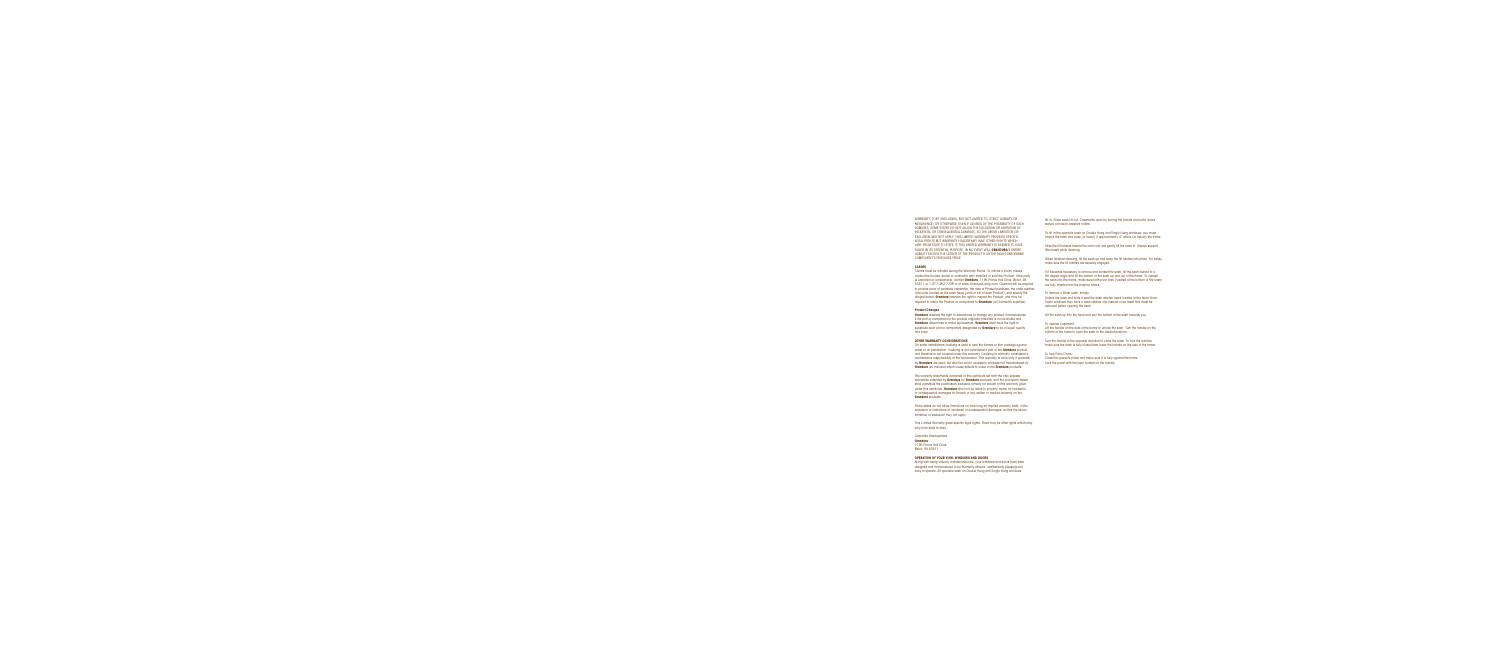# **CARE & MAINTENANCE**

*Congratulations on choosing windows and doors that offer the easy care and maintenance of vinyl. Vinyl won't pit, peel or flake over time. As a result, with only simple care and cleaning, your windows and doors can keep their beautiful appearance for years to come.*

Like any surface exposed to outside elements, your windows and doors will get dirty from time to time, but cleaning them is a snap. Often, heavy rains will wash the vinyl clean, but if the rain isn't enough, you can restore the splendor of the windows and doors by following these simple instructions.

Wash using mild detergent (if necessary) and a soft cloth or ordinary long-handled soft bristle brush. Do not wash the windows or doors with a high pressure spray. The extreme pressure could crack or destroy the caulking around the window or door.

For difficult to remove dirt and stains, use the readily available household cleansers listed on the chart. Follow the manufacturer's instructions on use of the cleaners.

In some cases you may wish to use a mildly abrasive cleanser such as Soft Scrub®, but the use of any abrasive material could scratch the surface of the glass and window or door frame.

Do not use liquid grease remover, strong soaps and detergents containing organic solvents, nail polish remover, furniture polish or cleansers containing chlorine bleach. These items could affect the surface appearance of the vinyl.

Cleaning materials are listed in alphabetical order.

Brillo® Pad is a registered trademark of Church & Dwight Co., Inc. Fantastik® is a registered trademark of S. C. Johnson & Son, Inc. Lestoil® and Windex® are registered trademarks of The Clorox Company Soft Scrub® is a registered trademark of The Dial Corporation Lysol® is a registered trademark of Reckitt Benckiser Inc. Murphy Oil Soap® is a registered trademark of Colgate-Palmolive Company

## Cleansers to Remove Stains From Vinyl Window and Door Frames

| <b>Bubble Gum</b>     | Fantastik®, Murphy Oil Soap®, solution of 30%<br>vinegar and 70% water, Windex® |
|-----------------------|---------------------------------------------------------------------------------|
| Crayon                | Lestoil®                                                                        |
| DAP (oil based caulk) | <b>Fantastik®</b>                                                               |
| Felt-Tip Pen          | Fantastik®, water based cleansers                                               |
| Grass                 | Fantastik®, Lysol®, Murphy Oil Soap®, Windex®                                   |
| Lipstick              | Fantastik®, Lysol®, Murphy Oil Soap®                                            |
| <b>Lithium Grease</b> | Fantastik®, Lestoil®, Murphy Oil Soap®, Windex®                                 |
| Mold and Mildew       | Fantastik®, solution of 30% vinegar and<br>70% water. Windex®                   |
| Motor Oil             | Fantastik®, Lysol®, Murphy Oil Soap®, Windex®                                   |
| Oil                   | Soft Scrub®                                                                     |
| Paint                 | <b>Brillo® Pad</b>                                                              |
| Pencil                | Soft Scrub®                                                                     |
| <b>Rust</b>           | Fantastik®, Murphy Oil Soap®, Windex®                                           |
| Tar                   | Soft Scrub®                                                                     |
| <b>Top Soil</b>       | Fantastik®, Lestoil®, Murphy Oil Soap®                                          |